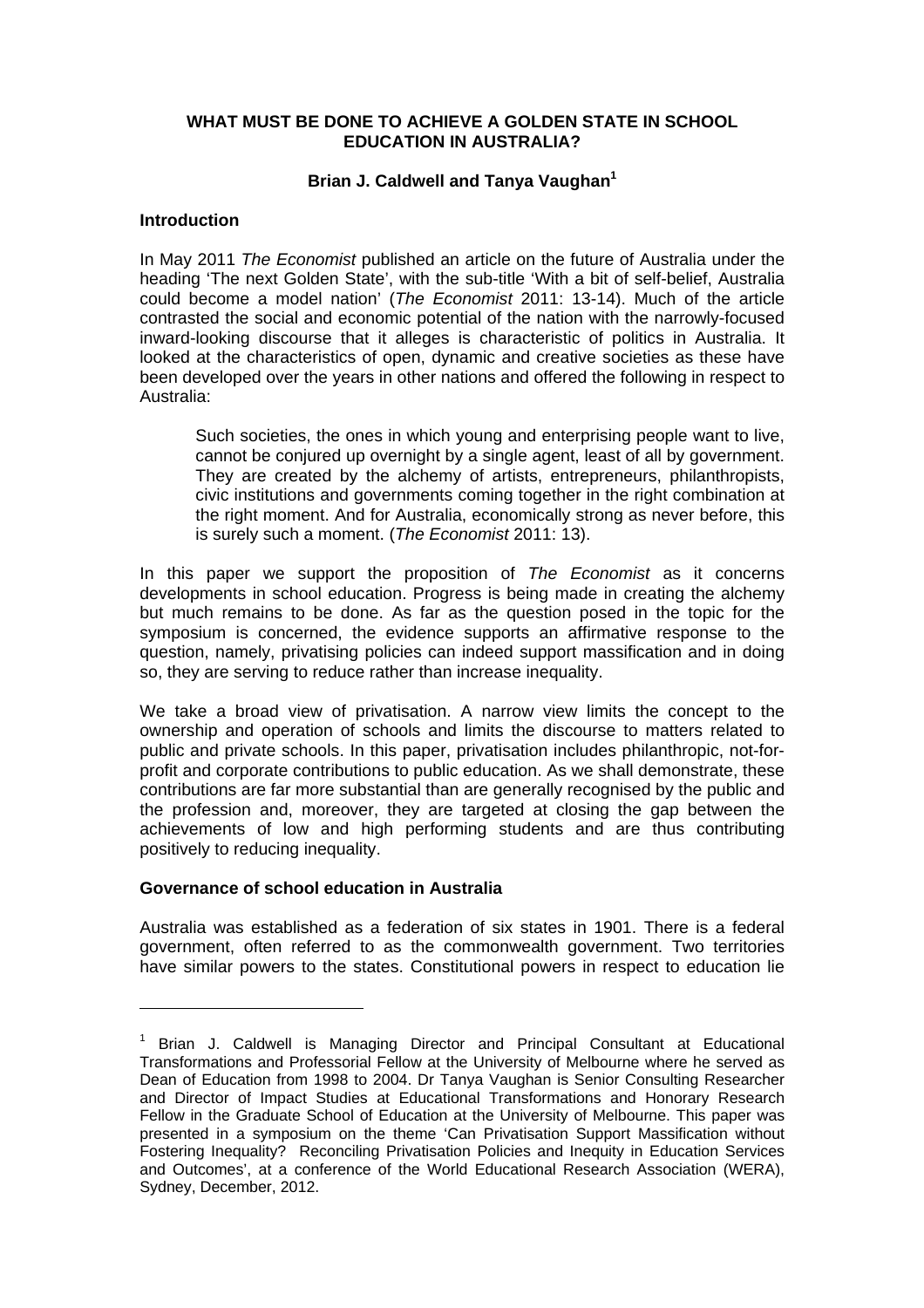with the states and territories but the federal government has a powerful influence because it can distribute grants from general revenue and is the only level of government that has the power to levy an income tax.

The federal government can set conditions on how grants to the states can be used and, in recent years, these conditions have been set out in a series of 'national partnership agreements' that reflected the desire in 2007 for 'cooperative federalism' when all governments were of the same persuasion (Labor). States are dependent on the federal government for a large portion of their total revenue, especially smaller states without a strong revenue base. There are signs that consensus among the states is breaking down as governments of different persuasion are elected, for example, the three most populous states of New South Wales, Queensland and Victoria as well as Western Australia and the Northern Territory are now non-Labor.

### *Public and private schools*

About 35 percent of students attend private schools in Australia, with this number rising to more than 50 percent at the senior secondary level in the largest cities. In the Australian Capital Territory about 50 percent of all students at all levels are in private schools.

Private schools are normally classified as either Catholic or independent and, together, they are usually referred to as non-government schools (public schools are usually described as government schools). State and federal grants are distributed to authorities representing the interests of these schools. There are Catholic education commissions in each state and territory which distribute the money to schools in their jurisdiction. Grants are distributed directly to independent schools although an association representing the interests of such schools may be involved in certain instances; for example, funds to support building projects or professional development. These funding mechanisms are always the subject of debate, with federal funding re-negotiated every four years.

#### *Curriculum*

The federal government established the Australian Curriculum, Reporting and Assessment Authority (ACARA) in 2009 to design and implement the nation's first national curriculum known as the Australian Curriculum. Each state has had its own curriculum but all ministers have agreed to implement the Australian Curriculum which, in most instances will be an adaptation which aligns the state curriculum with the Australian Curriculum. Catholic and independent schools are expected to make similar adaptations.

ACARA also administers the National Assessment Program – Literacy and Numeracy (NAPLAN) for students in Grades 3, 5, 7 and 9, with school performance published on the My School website. Comparisons with like schools are made possible using the Index of Community Socio-Educational Advantage (ICSEA). Sources of income and fields of expenditure are reported on My School for every public and private school in the country. There are national partnership agreements that commit states to participation in NAPLAN and My School.

# *Professional standards*

The federal government also established the Australian Institute of Teaching and School Leadership (AITSL) that has established National Professional Standards for Teachers (NPST) and a National Professional Standard for Principals (NPSP) each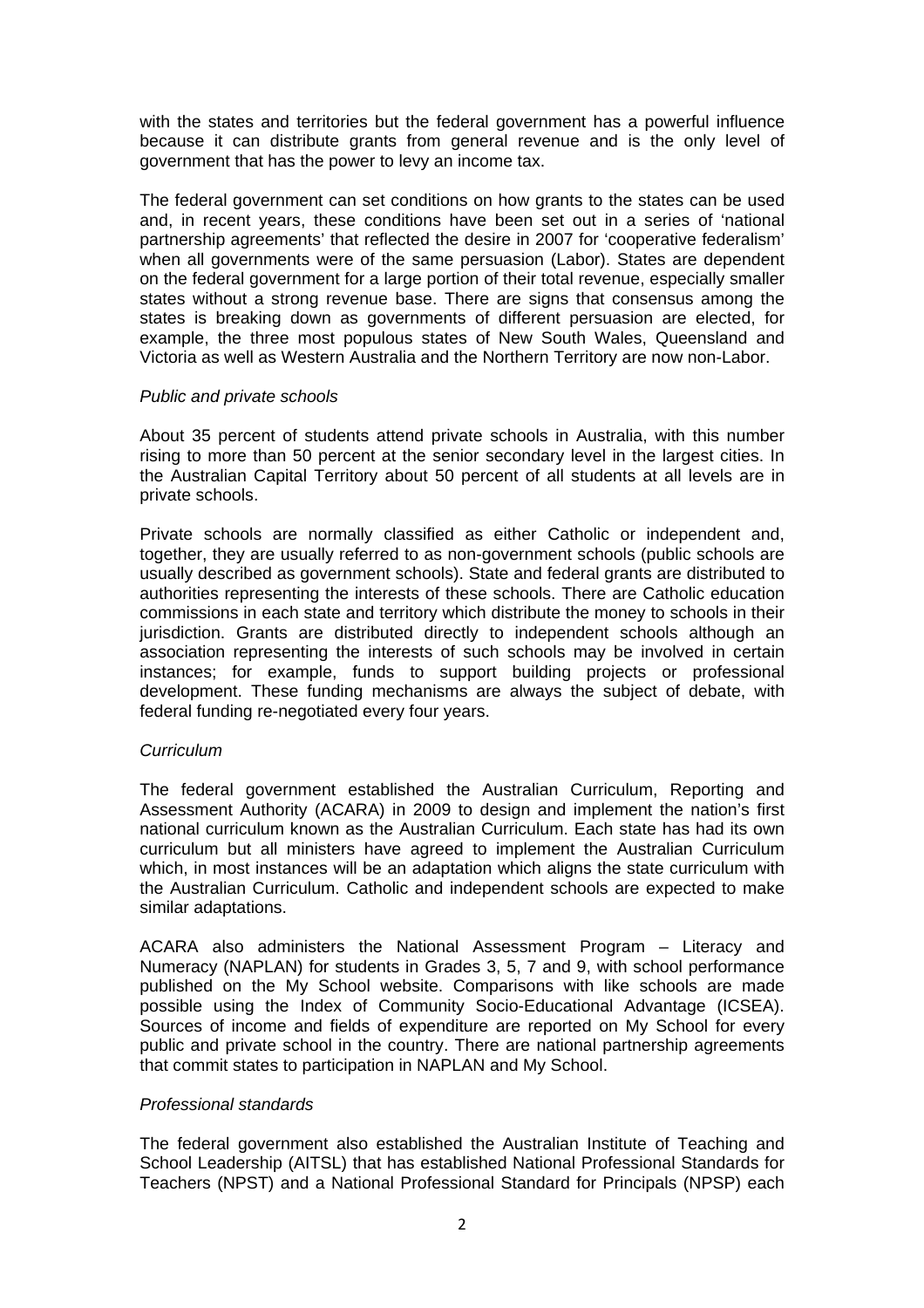of which applies to personnel in public and private schools. States continue to have their own standards in one form or another but all ministers for education at both levels of government signed off on these standards and the way they will shape policy and practice. There is a national accreditation scheme for programs in initial teacher education offered by universities that is based on NPST.

While several of these initiatives are overdue, such as a national curriculum and national professional standards, most of the national partnership agreements, like their predecessors, have been embraced by the states because they need the funds. However, the federal government neither owns nor operates a single school.

### **Funding arrangements for public and private schools**

Public schools are owned and operated by the states and territories and receive most of their funds from government, with the smaller proportion of public funding coming from the federal government. Portion of their public funding is determined on a needs basis. They may not charge fees to cover the costs of core learning and teaching. Private schools receive funds from state and federal governments, with most of their public funds coming from the latter. They may charge fees. Public funds for private schools are determined according to a formula based on capacity to secure support from their communities. The formula for federal support of public and private schools is revised every four years with the next revision to take effect from 2014.

### *The Gonski Report*

The federal government commissioned a far-reaching review of funding for public and private schools to help shape the next revision. The report (Australian Government 2011) is generally known by the name of the chair of the review committee (David Gonski) (The Gonski Report). Implementation depends on agreements being struck with state and territory governments as well as with authorities and organisations representing Catholic and independent schools. How the federal government intends to proceed will be announced shortly before the symposium.

Gonski recommended a dramatic increase in funding for all schools (about \$6.5 billion per year), with the total of funds to be allocated on a needs basis to public and private schools in a way that no school will lose funds.

# *An exemplar of needs-based funding (Victoria)*

Victoria is of particular interest because its public schools have had more than two decades of experience with a high level of autonomy to the extent that more than 90 percent of recurrent (non-capital) funding is allocated directly to schools, a much higher level than in other states (there is a similar initiative in some schools in Western Australia that are known as independent public schools).

The approach for schools administered by the Catholic Education Commission of Victoria (CECV) through its four diocesan offices is of particular interest because of the relatively high level of autonomy of schools in the system and because the needs-based formula for allocating funds to schools pre-dated the approach in government schools. Significantly, it has a capacity-based approach to determining expectations for particular schools to set the level of parent contributions.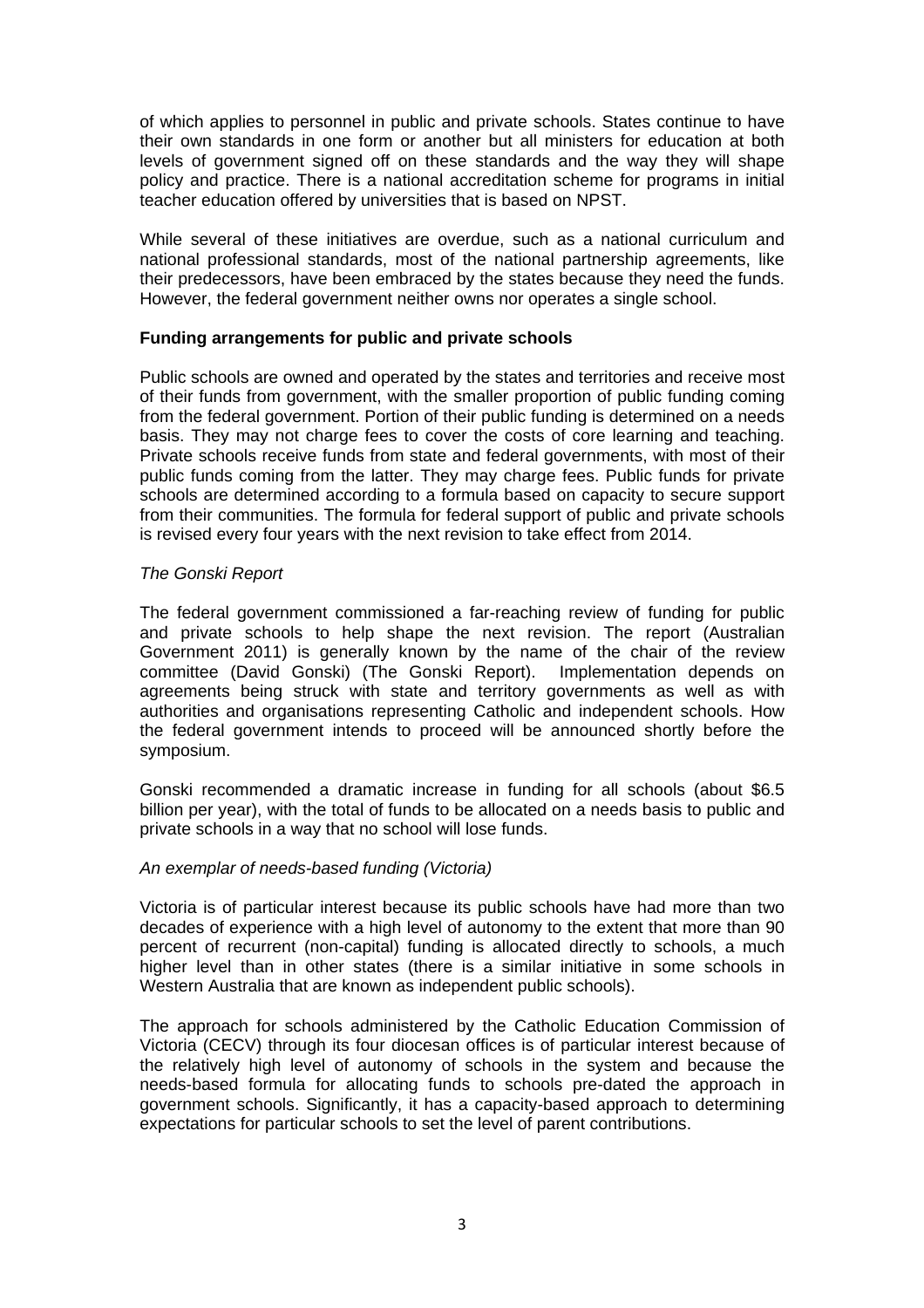# *Capacity to pay*

The Public Policy Institute at the Australian Catholic University drew on census data to show family income levels for students attending government, Catholic and independent schools as summarised in Table 1 (for 2006). For example, 18.2 percent students in government schools come from families where income exceeds \$104,000, compared to 31.1 percent for Catholic schools and 43.4 percent for independent schools.

Table 1: Family income for students attending government, Catholic and independent schools for 2006 (%) (Source ABS Census of Population and Housing 2006 as reported in Public Policy Institute 2011: 16 [adapted])

| Family income | Government | Catholic (%) | Independent | All sectors (%) |
|---------------|------------|--------------|-------------|-----------------|
|               | (%)        |              | (%)         |                 |
| $<$ \$25,999  | 11.2       | 6.1          | 6.1         | 9.4             |
| \$26.000-     | 12.2       | 6.8          | 5.9         | 10.3            |
| \$33,799      |            |              |             |                 |
| \$33,800-     | 30.0       | 23.4         | 19.1        | 27.2            |
| \$62,399      |            |              |             |                 |
| $$62,400-$    | 19.8       | 21.1         | 16.1        | 19.6            |
| \$88,399      |            |              |             |                 |
| \$88,400-     | 8.6        | 11.5         | 9.4         | 9.3             |
| \$103,999     |            |              |             |                 |
| > \$104,000   | 18.2       | 31.1         | 43.4        | 24.2            |
| Total         | 100.0      | 100.0        | 100.0       | 100.0           |

The Index of Community Socio-Educational Advantage (ICSEA) developed by the Australian Curriculum Assessment and Reporting Authority (ACARA) is another measure of educational need based on a range of indicators. Interestingly, the profile of ICSEA scores for government and Catholic schools are very similar (as reported by Public Policy Institute 2011: 16-17).

# **Outcomes**

OECD provides a helpful framework for analysing the performance of nations in the Program for International Student Assessment (PISA). The three countries with the highest scores for both quality and equity (high quality-high equity) were Canada, Finland and South Korea. Australia is also high quality-high equity but is close to the OECD mean on equity. New Zealand and the United States are both high quality-low equity, with the latter much closer to the OECD mean than the former in respect to quality. The United Kingdom is marginally below the OECD mean for quality and marginally above for equity. The trends among these nations are especially noteworthy. In PISA results for 15-year-olds in mathematics from 2000 to 2006, scores steadily declined in Australia, Canada, New Zealand, United Kingdom and the United States but steadily increased for Finland, although there has been a decline for Finland in more recent tests (these comparisons drawn from Sahlberg 2011).

However, while Australia may be high quality-high equity, there has been no overall improvement in outcomes for students after four decades of relentless change and after a nearly 300 percent increase in funding (as reported in Barber and Mourshed 2007). Australia's performance in PISA has declined relative to other countries and outcomes in NAPLAN have generally flat-lined since the tests were introduced in the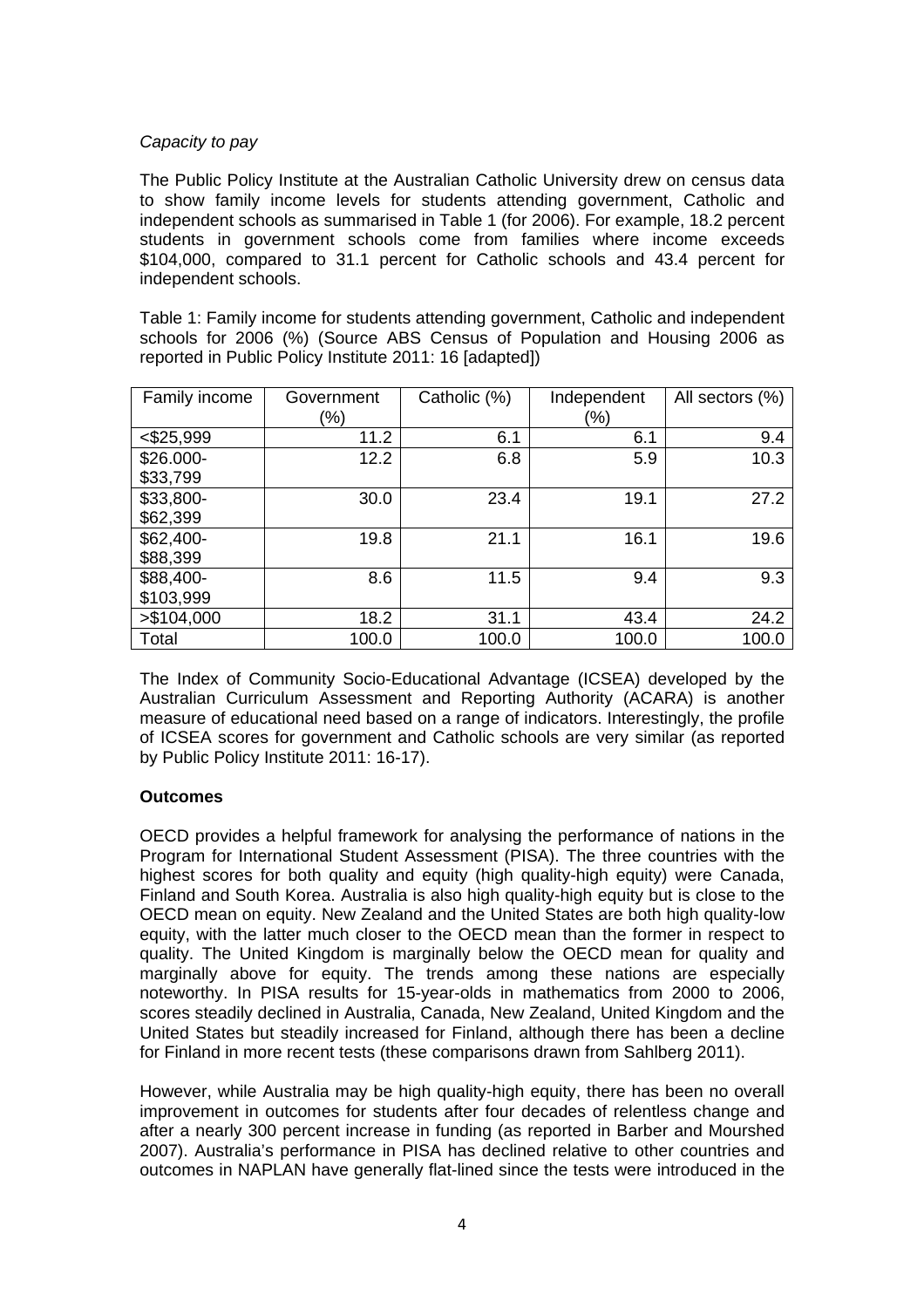mid 2000s. The impact of philanthropic, not-for-profit and corporate contributions is therefore of interest if they have the potential to improve outcomes.

# **Philanthropic, not-for-profit and corporate engagement in public education**

### *Corporate contributions*

The Australian Government, through its Department of Education, Employment and Workplace Relations (DEEWR), commissioned a report on connections between business and schools. A Business-Schools Connection Roundtable was established with leaders from the business sector. There were extensive consultations throughout the country and surveys were conducted to determine the extent of current and past associations. It was clear that partnerships were more numerous than generally understood. Recommendations for strengthening and extending engagement were made. The report (Business-Schools Connections Roundtable 2011) described such engagement in terms of transformation and the support of the wider community.

Our education system has embarked on a bold transformation to ensure that all our young people have access to a high quality 21st century education, regardless of where they live, their gender, cultural background or socioeconomic status. In combination with the development of a national curriculum, physical infrastructure, new technology and other reforms, schoolbased partnerships—with business and the wider community—promise to deliver effective outcomes for our young people. Such partnerships have flourished over the past two decades. In many cases, business involvement in education has seen marked increases in the quality and extent of engagement of students, parents and whole communities in their schools. Nevertheless, there is much to be done to ensure that all schools can benefit from business connections.

As the world has become more complex, so have the community's expectations of schooling. Contributing to this is a growing recognition that educating our young people is the responsibility of the entire community, not just schools. This has led to an increasing focus on schools developing partnerships with the broader community—including parents, community organisations, businesses, and other education institutions.

(Business-Schools Connections Roundtable 2011: 1)

# *An exemplar in corporate contributions (Schools First)*

An important initiative in Australia is the *Schools First* project of the National Australia Bank (NAB), Australian Council for Educational Research (ACER) and the Foundation for Young Australians (FYA) for which NAB allocated \$15 million over three years (2009-2011) to recognise and reward outstanding school-community partnerships (the program continued in 2012). In the first two years of the program 195 awards were made from 2,432 applications with funding totalling \$10.15 million (NAB 2011: 4). *Schools First* offers an online Partnership Matching Service that 'helps schools, businesses and community organisations find a partner' *(Schools Firs*t 2012). Public and private schools are eligible to apply for these awards.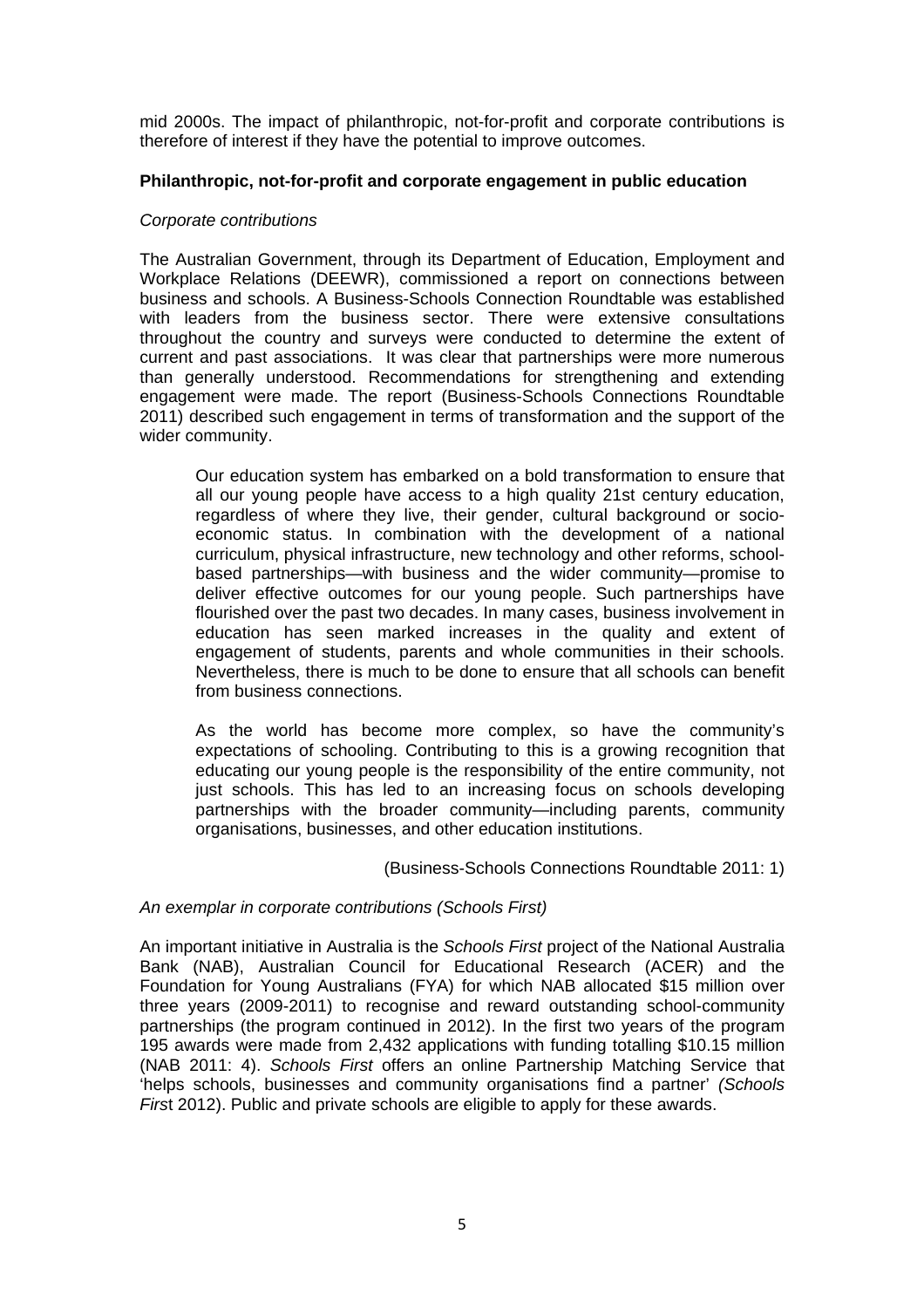### *Mapping philanthropic and not-for-profit contributions*

Tender Bridge is a national subscription-based research and development service of the Australian Council for Educational Research (ACER) that is available for schools and not-for-profit entities in education. The organisational subscription is currently \$200 per year. It maintains a data base of more than 1,000 funding sources that can support schools directly or in partnership with an eligible organisation. Details of education-related grants, scholarships and sponsorships from business, philanthropy, government (all levels) and universities are updated weekly and made available to subscribers.

More generally, Tender Bridge offers four services: (1) accessing funds (as described above), (2) professional learning to assist subscribers and non-subscribers, (3) personalised guidance and project idea clarification and (4) an editing service to assist subscribers prepare applications for support. Cases of subscriber success are shared every few months through the publication *Tender Bridge Quarterly*. These services are provided to public and private schools.

Leading Education through Education and Philanthropy (LLEAP) is a three-year project partnership of the Australian Council for Educational Research (ACER) through its Tender Bridge project, The Ian Potter Foundation and the Origin Foundation. The project was described by Michelle Anderson, Project Director, Tender Bridge, in the following terms:

As a new research project, Leading Learning in Education and Philanthropy (LLEAP) aims to address these issues by exploring whether the full potential of funding and partnerships available to Australian schools is being achieved. The project aims to find ways to improve the quality of grant seeking and grant making in Australia, with a focus on identifying better ways for the philanthropy and education sectors to connect and collaborate. (Anderson 2011: 56)

A survey of a representative sample of schools, not-for-profits and philanthropies was conducted in 2011. There were 302 responses from every state and territory: 138 schools, 84 philanthropies and 80 not-for-profits. Case studies were conducted. Hands on Learning (HOL) for example, was initiated in 1999 at Frankston High School in Melbourne but in 2012, 13 years later, it extends to 18 schools across Victoria and Queensland. Notable are the number of supporting partnerships which included the Education Foundation, Myer Foundation and Sidney Myer Fund, AMP Youth Boost Fund and Social Ventures Australia (SVA) (see below for more details about SVA). The SVA role was described in these terms:

In 2005, SVA invested \$40,000. They saw that the program was a way to deal with the huge issue of student disengagement. But they did not provide the funds. That's not their remit. Instead, SVA removed the burden from Russell [Kerr] (the founder of HOL) alone to seek supporters. SVA sought support on the school's behalf. That was a crucial value-add in terms of time, knowledge and networks. (Anderson and Curtin 2012: 5)

SVA increased its support to \$300,000 from 2005 to 2008 and sourced \$1 million for the program. As far as impact is concerned, across the HOL network there has been a 54 percent reduction in the number of absences, 83 percent drop in detentions and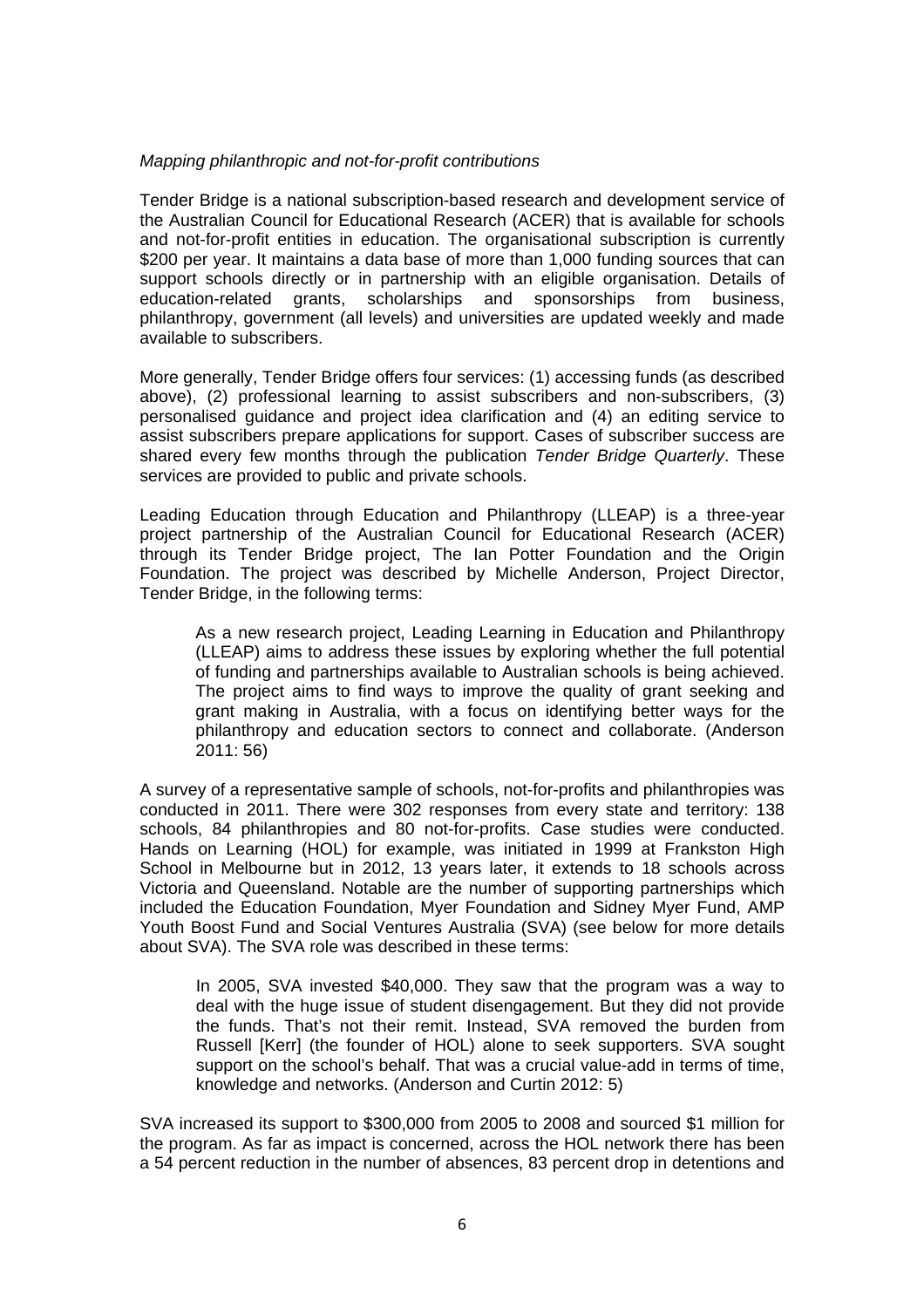92 percent of students have taken up apprenticeships or further study (Anderson and Curtin 2012: 7).

### *An exemplar in philanthropic support (Ian Potter Foundation)*

The Ian Potter Foundation is one of the largest philanthropies in Australia. It is a partner in LLEAP. Among grants allocated at a single meeting in August 2012 are the following related to schools:

- Foundation for Young Australians (FYA): \$50,000 for its Young People without Borders project to design and build an innovative and interactive digital platform that will connect young volunteers with each other, host organisations and corporate supporters.
- Ardoch Youth Foundation: \$50,000 to support disadvantaged communities in Melbourne by extending the reach of oral language development support in Ardoch's partner schools and early childhood centres through a specialist speech pathology and volunteer support program.
- Foundations for Rural and Regional Renewal (FRRR): \$600,000 over three years to help ensure that schools, pre-schools and community organisations supporting children and young people in rural and regional communities have access to small amounts of funds to support their communities. FRRR was established in 2000 and in its first 10 years distributed over \$25 million to help build capacity in community organisations in rural and regional settings. Its mission is 'to champion the economic and social strength of Australia's regional, rural and remote communities through partnerships with the private sectors, philanthropy and governments'.
- Australian Council for Educational Research (ACER): \$150,000 over two years for its Dare to be Different documentary project for a dissemination strategy for a published case study about a fully-serviced special school: Port Phillip Specialist School (PPSS) which was the subject of *An Extraordinary School: Re-modelling Special Education (*James 2012). PPSS raised several million dollars from private sources over more than a decade to assist the redevelopment of its site and build an outstanding Performing Arts Centre, reflecting the priority the school gives to arts education.

#### *An exemplar in not-for-profit support (The Song Room)*

The Song Room (TSR) is a Melbourne-based not-for-profit that offers free music and arts-based programs for children in disadvantaged and other high-need settings. Approximately 20,000 students participate in its programs each week. According to TSR, 700,000 students in government primary schools in Australia have no opportunity to participate in programs in the arts. TSR is supported by grants from federal and state governments with substantial support from foundations, not-forprofits and the corporate sectors.

The impact of the program was confirmed in research in 2010 by Educational Transformations commissioned by TSR and funded by the Macquarie Group Foundation. The findings were published in *Bridging the Gap in School Achievement through the Arts* (Vaughan, Harris and Caldwell 2011), launched by Hon Peter Garrett, Australia's Minister for School Education, Early Childhood and Youth. A detailed account is contained in *Transforming Education through the Arts* (Caldwell and Vaughan 2012).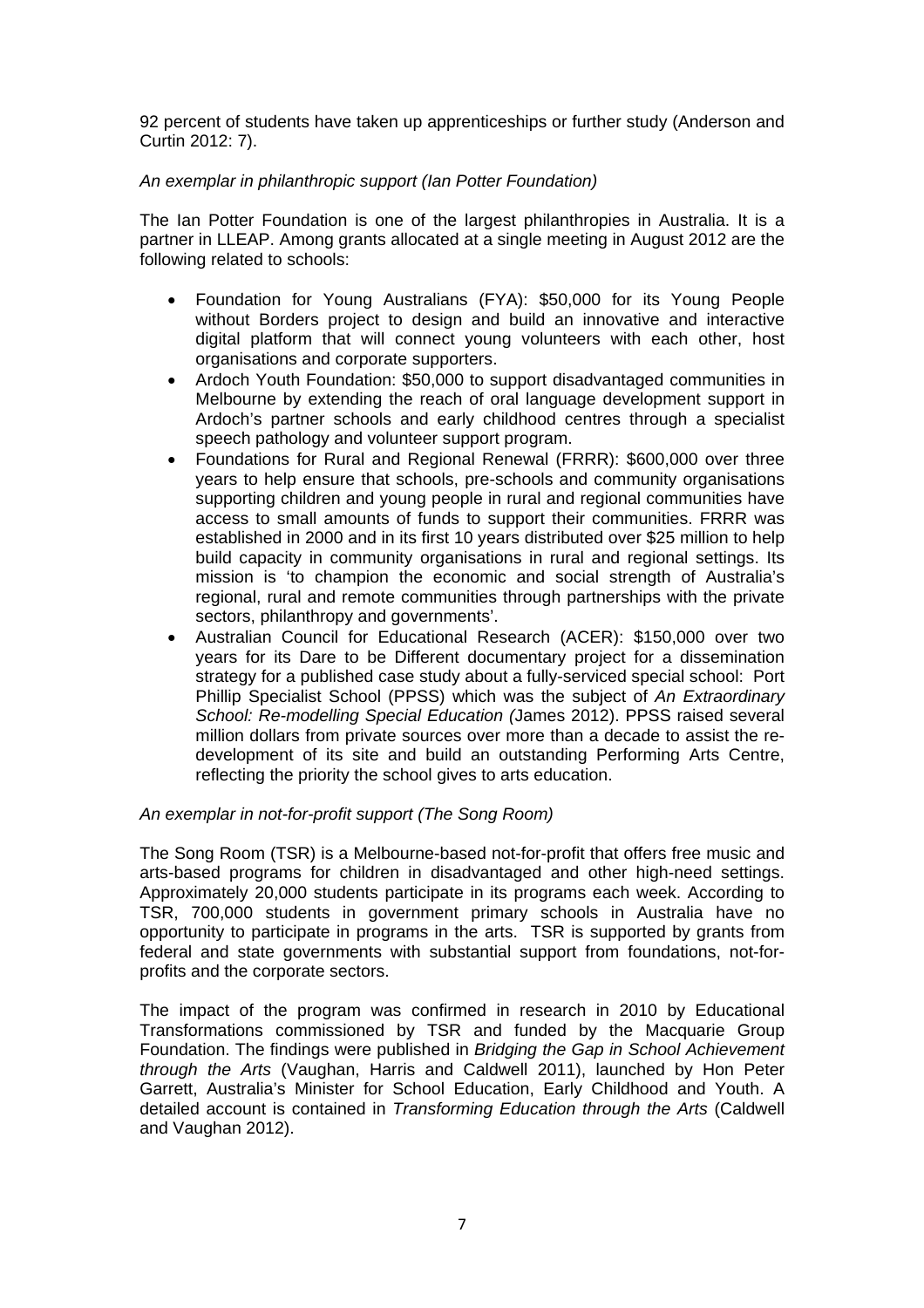The research was conducted against a background of international research in both primary and secondary schools in all sectors. The research team examined the performance of students in 10 schools in highly disadvantaged settings in Western Sydney. Three schools offered a longer-term program over 12 to 18 months, and three schools offered an initial short-term program of 6 months. In each instance the program was conducted for Grade 5 and 6 students for one hour on a single day once per week. A control group of four schools did not offer The Song Room program. The three groups of schools were a matched set. At the time of the study they scored roughly the same on the Australian Curriculum, Assessment and Reporting Authority (ACARA) Index of Community Socio-Educational Advantage (ICSEA), as calculated in 2009. An even closer match was evident when 2010 ICSEA scores were used. The study is a rare example of quasi-experimental design in educational research.

Important differences were found in favour of students that undertook the TSR program. The findings have national and international significance. First, related research in other countries is confirmed. Second, there appears to be a direct association between the arts and outcomes in other areas. Third, the wisdom of including the arts in the Australian Curriculum is confirmed. The key findings were as follows:

- 1. Participation in TSR is associated with a gain of approximately one year in Year 5 NAPLAN scores in reading and approximately half a year in science and technology when compared to outcomes for students in matching schools.
- 2. Participation in TSR is associated with higher levels of social and emotional well-being (SEWB) on every dimension of the ACER SEWB scale compared to measures for students in matching schools.
- 3. While there was no implication that students in TSR in participating schools had a propensity to engage in juvenile crime, the findings are consistent with world-wide research on factors that mitigate such engagement.

While caution must always be exercised in drawing cause-and-effect relationships, these differences in comparisons in matched sets of schools were statistically significant. Moreover, the longer the students were in TSR programs the greater the differences.

TSR commissioned Educational Transformations to conduct a second study in 2011 on the impact of the arts on community engagement and student outcomes in indigenous communities in Queensland. The Arts Indigenous Parental Engagement (CAIPE) was funded by the Department of Employment, Education and Workplace Relations (DEEWR) as a Parental and Community Engagement (PaCE) project in association with the Department of Education and Training in Queensland. A detailed report of the findings will be released shortly. A pre-publication announcement was made by TSR and reported in *The Australian* on 22 October 2012 (Ferrari 2012). Key findings include improved attendance, academic achievement, and higher parental expectations, with stronger impact in regional compared to urban and remote schools. While it was not possible to assemble a control group, the study involved pre- and post- measures on a range of indicators.

It was noted above that 700,000 students in government primary schools in Australia have no opportunity to participate in programs in the arts. Students in public schools in low socio-economic settings appear to be at a comparative disadvantage to their counterparts in schools in more affluent communities and in private schools. An explanation may be that large numbers of private schools have, at least in the eyes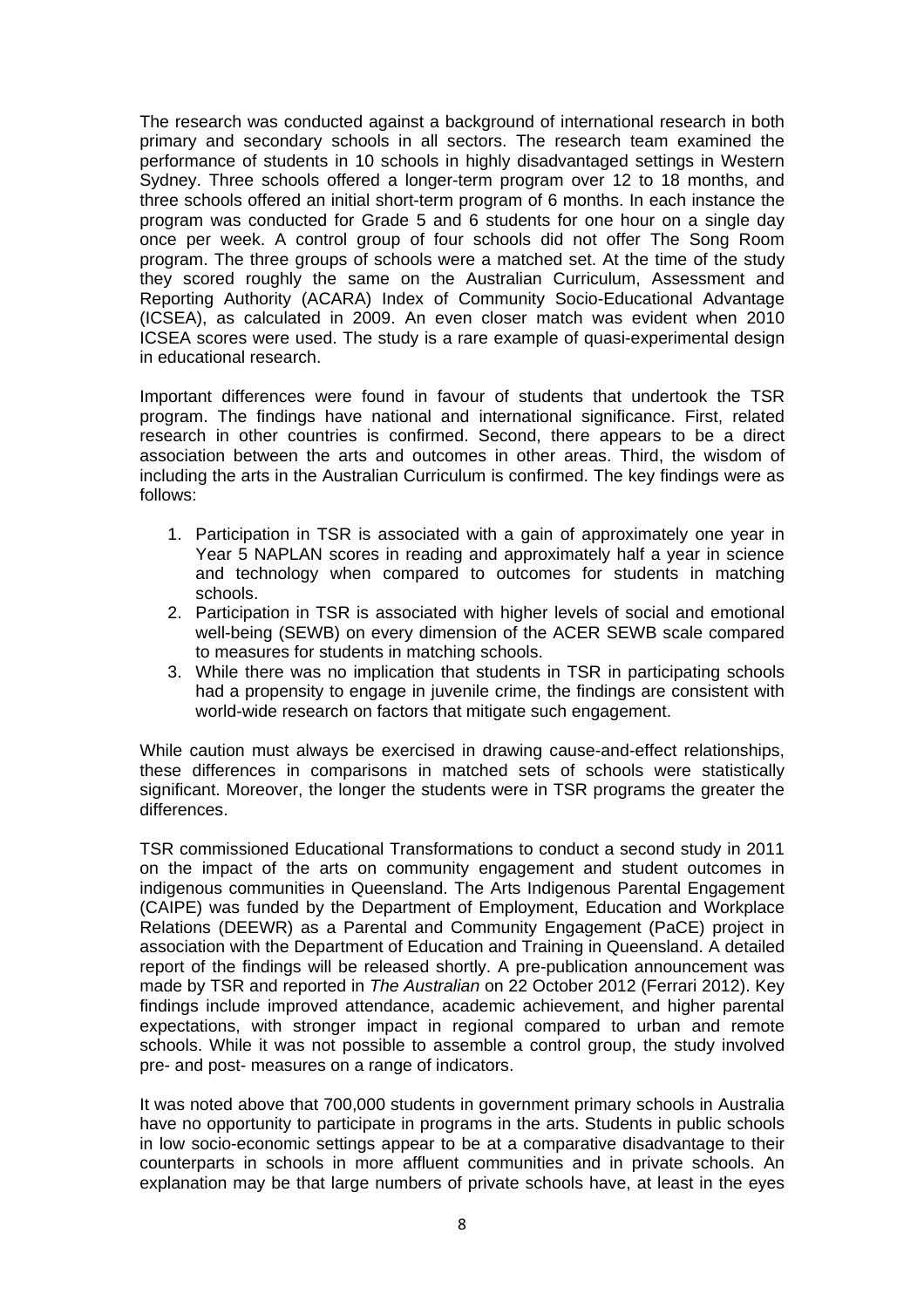of parents, a more holistic view of the curriculum and have well-developed programs in the arts that have withstood the narrowing effect of high-stakes testing. There are notable exceptions, of course, especially for public schools of long standing or where the arts are a 'protected' specialisation. An associated reason that takes account of socio-economic status in the public sector as well as in the private sector is that these schools have more financial resources to draw on or have higher levels of social capital from which they can secure support for the arts.

#### *An exemplar in capacity building (Social Ventures Australia)*

Social Ventures Australia (SVA) is a non-profit organisation established in 2002 by The Benevolent Society, The Smith Family, WorkVentures and the AMP Foundation. As noted in its 2011 Annual Report, revenue in 2011 grew by 18 percent to \$11.17 million. The organisation has raised over \$45 million to fund innovative social ventures and strengthen the non-profit sector more broadly. Its efforts as part of the GoodStart syndicate helped to provide early learning services for 72,000 children in 660 centres. Over the past five years, the consulting team within SVA has worked with over 160 organisations on more than 350 projects.

SVA has demonstrated its commitment to the school sector in many ways, including the organisation of two 'dialogues' of what it calls 'an uncommon alliance'. These were one-day events in Sydney in September 2011 and September 2012 which brought together representatives of major philanthropies, not-for-profits and senior leaders in systems of public education. The focus in 2012 was on the contribution of teachers to schools in securing improved outcomes for students in disadvantaged settings, with the theme being 'Great teaching in tough schools'. The event was supported by AMP, Bryan Foundation and Robertson Family Foundation.

SVA has identified four change levers that have a significant impact on outcomes for students for disadvantaged backgrounds, which they describe as:

- Early learning: Ensuring low socio-economic status children attend a highquality early education program
- High-performing schools: Developing high-performing schools in low SES neighbourhoods through improving teacher effectiveness and quality leadership
- Engaged parents and communities: Supporting parents, businesses and the wider community to engage with schools and support students
- Effective pathways: Supporting low SES students to access effective pathways from school to further learning or work

SVA directly supports a number of what it calls Bright Spots within its venture portfolio by providing funding, expertise and access to networks. In the education arena, it is currently supporting the Australian Indigenous Mentoring Experience, the Beacon Foundation, Ganbina, Teach for Australia, and The Song Room.

The organisation is now exploring how to showcase Bright Spots that effectively train and prepare teachers for low SES schools or offer induction, mentoring, and professional development to new teachers in low SES schools, working in partnership with governments from all jurisdictions. SVA is also exploring, together with schools and philanthropists, how it can provide flexible financial support and guidance to Bright Spots and disseminate information about associated innovations.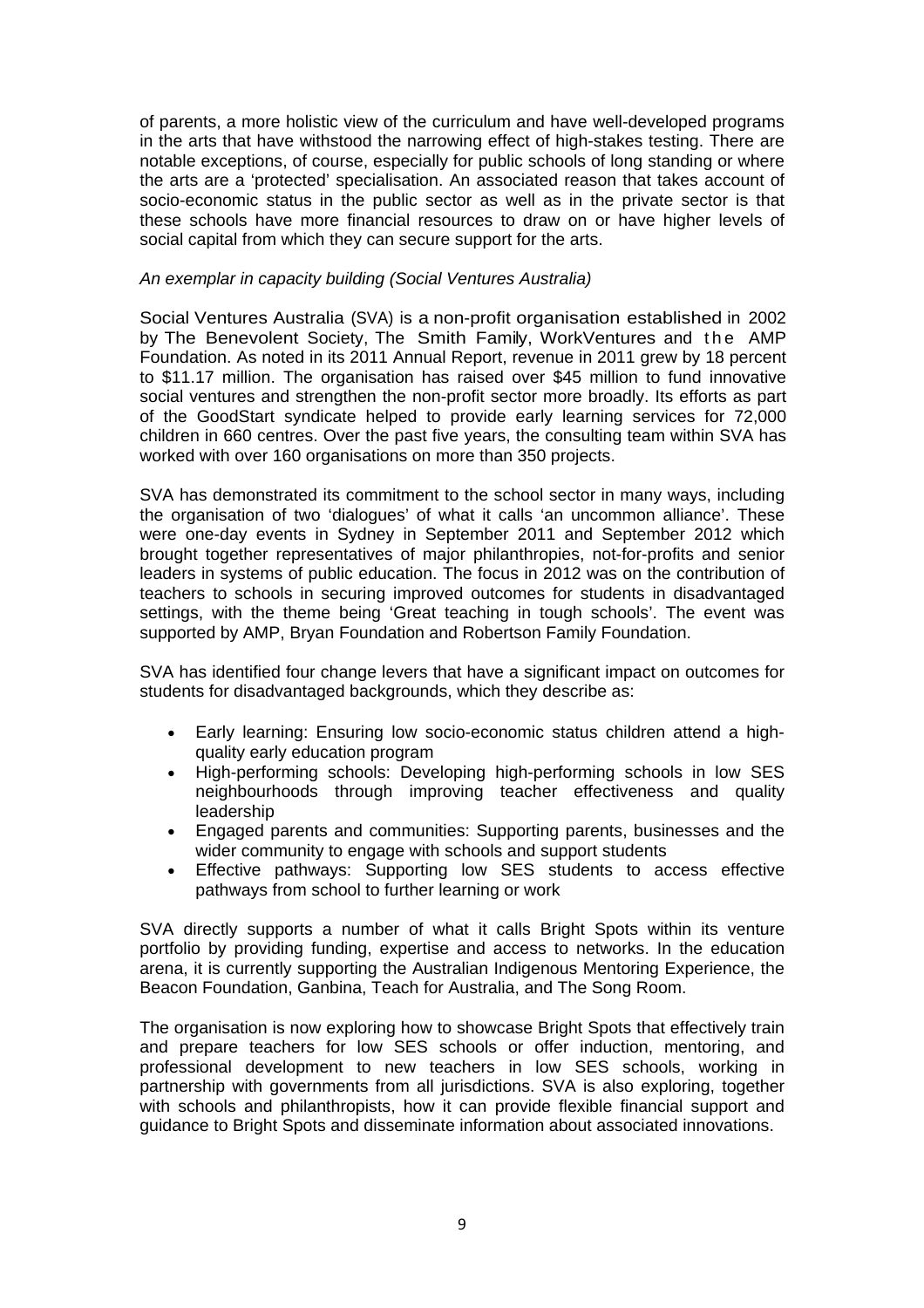#### **Governance**

The least adventurous aspect of the involvement of the private sector in public education is governance. In broad terms Australia still has the same governance arrangements as it has had for more than a century. Public schools are built, owned, funded and operated by governments but with a steadily increasing injection of funds from the philanthropic, non-for-profit and corporate sectors as described in the previous section.

Some states provide schools with more autonomy than they have had in the past, notably Victoria (self-managing schools) and Western Australia (a minority are selfmanaging independent public schools). Attendance zones have been loosened. The federal government is implementing in association with the states and territories its Empowering Local Schools program over the next eight years but, in most instances, governments as well as Catholic and independent schools are choosing to use the associated funds to build capacity within current levels of autonomy rather than increase the level of autonomy.

Only a few public schools have become specialist schools along the lines developed in England over the last two decades. After a slow start in the Thatcher years, specialist secondary schools grew rapidly during the Blair and Brown years to the point that virtually all secondary schools became specialist secondary schools, offering one or more specialisations for which they received additional public funding that effectively doubled the extra cash or in-kind support they received in partnership with public or private entities. The specialist program was abandoned with a change of government in 2010.

There are no counterparts in Australia to charter schools in the United States. There are no proposals in Australia for what are arguably the most significant of initiatives in England, namely, the creation of academies. They were an initiative of the Blair government to replace low performing secondary schools in areas of severe disadvantage in cities around the country. Private sector contributions in cash and membership of governing bodies were required in the early stages.

# **Summary**

Two meanings of privatisation have been adopted in this paper. The first concerns sectors of schooling. A steadily increasing proportion of students are attending private schools in Australia to the extent that a majority at the senior secondary levels in the largest capital cities do so. There is a strong relationship between income levels of parents and the proportion of students attending private schools. In this regard, patterns of participation reflect inequalities in family income. While it is a matter for separate and more detailed analysis, it may be argued that these patterns tend to perpetuate these inequalities.

Proposals for the distribution of a larger pool of funds from federal and state sources, as proposed in the Gonski Report, call for the adoption of a student needs-based mechanism that distributes funds to public, Catholic and independent schools. Some jurisdictions have had student needs-based funding mechanisms for several decades and these allocate a large majority of recurrent funds directly to schools. Especially noteworthy are the approaches for public and Catholic schools in Victoria.

National curriculum and national professional standards have been developed and agreed to by all ministers for education and these apply in the same fashion to public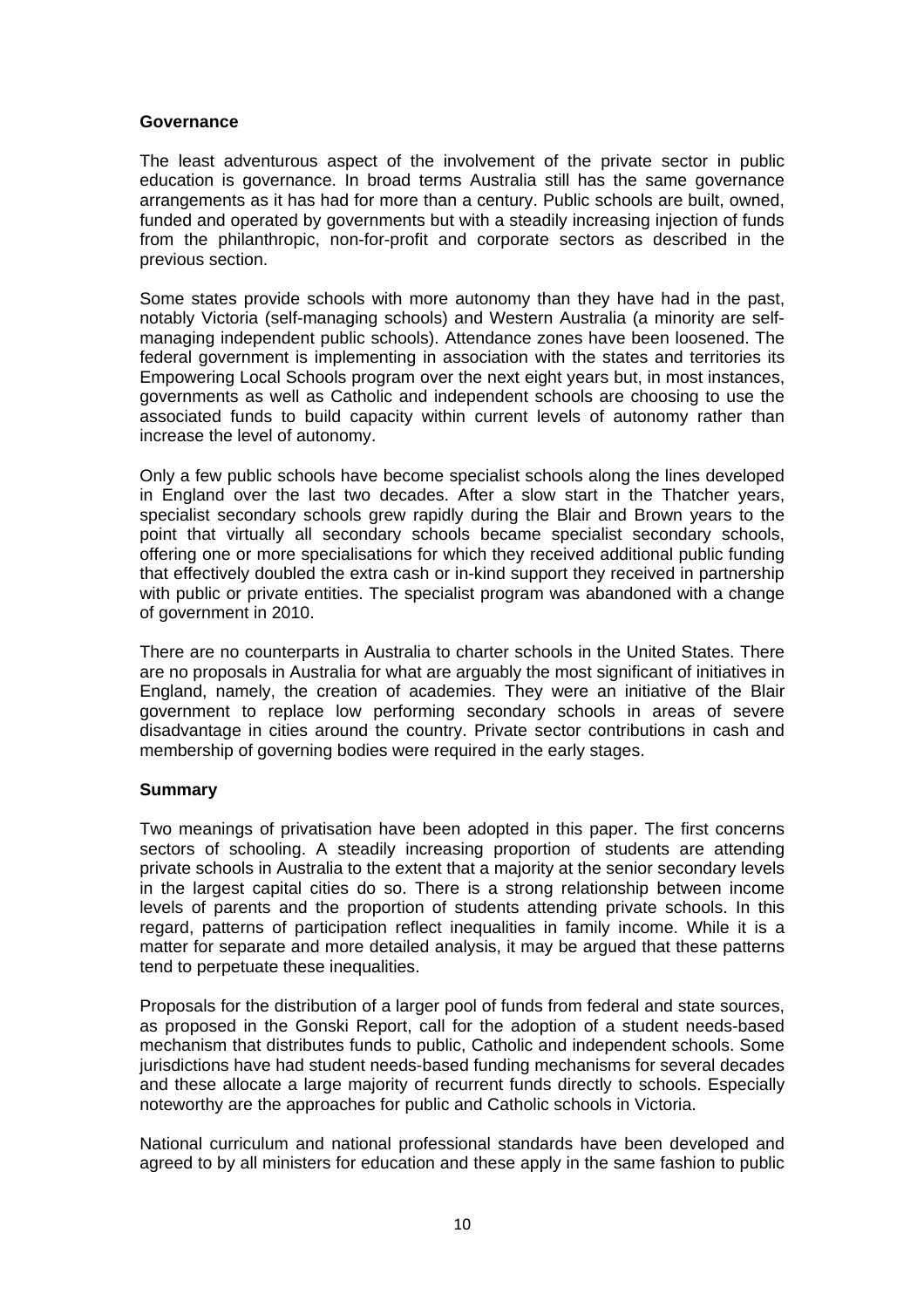and private schools. In the medium to long term, these frameworks and the application of new funding mechanisms may serve to reduce inequalities in schools.

There is a strong case to be made that privatisation in the second sense is serving to decrease inequalities in that philanthropic, not-for-profit and corporate contributions are targeted mainly at meeting the needs of students in public schools in highly disadvantaged settings. Evidence presented in the paper suggests that this is a significant factor in bringing about what *The Economist* described as the 'Golden State' for schools in Australia, 'created by the alchemy of artists, entrepreneurs, philanthropists, civic institutions and governments coming together in the right combination at the right moment' (*The Economist* 2011: 13).

### **Conclusion**

The developments reported in this paper were not evident a decade ago. National frameworks have emerged in the last five years and, while there may be ongoing debate about their structure and scope, there is bi-partisan support for their uniform application across the public and private sectors in school education. Similarly, philanthropic, not-for-profit and corporate contributions to public schools, especially to support efforts to close the gap between low and high performing students, were very much at the periphery until recently. Contrary to an often held view, private effort in support of public education is likely to reduce rather than increase inequality. Other measures may be more important and have greater impact, for example improving the quality of teaching and ensuring that all students no matter what the setting have access to it, but the private sector is making a significant and growing contribution.

### **References**

Anderson, M. (2011) Maximising the impact of philanthropy in education,*Teacher,*  May, pp. 56-59.

Anderson, M. and Curtin, E. (2012) *Cases Companion Document*, A Tenderbridge Project in association with the Ian Potter Foundation and the Origin Foundation, Melbourne: Australian Council for Educational Research.

Australian Government (2011) Review *of Funding for Schooling – Final Report*, Report of the Expert Panel, David Gonski (Chair), Canberra: Australian Government.

Barber, M. and Mourshed, M. (2007) *How the World's Best-Performing School Systems Come out on Top*, London: McKinsey & Company.

Business-Schools Connections Roundtable (2011) *Realising Potential: Businesses helping schools to develop Australia's future,* Canberra. Online. Available HTTP: <http://www.deewr.gov.au/Schooling/Documents/RoundtableReport.pdf> (accessed 23 May 2011)

Caldwell, B.J. and Vaughan, T. (2012) *Transforming Education through the Arts*, London and New York: Routledge.

Ferrari, J. (2012) Arts programs close indigenous gap in one year, *The Australian*, 22 October, page 3.

Public Policy Institute (ACU) (2011) *Issues Paper: Parental Contributions to Education*, Prepared by the Public Policy Institute of the Australian Catholic